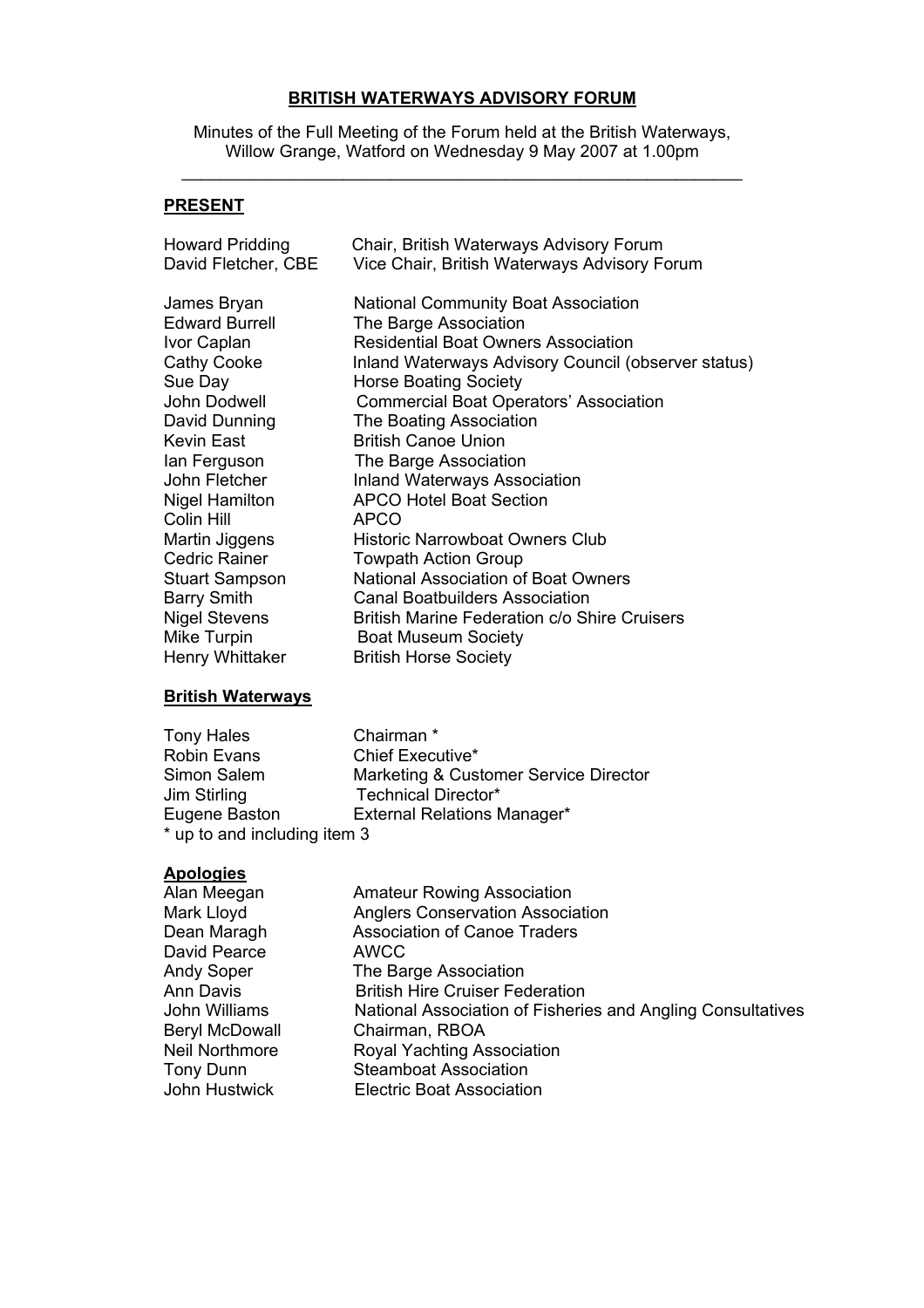# **1. MINUTES OF THE FULL MEETING HELD ON 18 OCTOBER 2006**

The Minutes of the previous full meeting of the Forum were approved.

#### **2. MATTERS ARISING FROM LAST FULL MEETING**

Howard Pridding explained that he regretted that he had not written to the Waterways Minister as specified because the campaign had moved on. He suggested that the issue of the heritage constituency would be discussed as part of the second agenda item which was about the future of BWAF.

## **3. BW FUNDING & ASSET/NETWORK MANAGEMENT**

BW's Chief Executive, Robin Evans, summarised the current position which BW had reached in terms of funding for the period 2007/08 to 2010/11. His presentation explained:

- The current cut (c/w 2005/06) and the cut last year (2006/07) were disapointing but not a major problem.
- The concern was the 'direction in travel' of the grant, the likelihood the cuts won't be restored and the pace at which it might decline in the period 2008/09  $-2010/11$ .
- Defra as a department had many difficult issues to deal with including funding pressure and new strategy focus on climate change.
- There was no agreed grant settlement currently. Any settlement would probably now not be clear until the last quarter of 2006.
- BW had been commercially successful in 2006/07 (and hoped to be this year). This would mitigate some but probably not all of the effects of grant cut.
- RE stressed the need, to build relationships with the new officials now in place.
- Currently there was differences of interpretation of the financial and asset condition data between BW and the Department.
- The important thing was to help new officials (and potentially a new minister given likely government changes) understand not just the **cost** but the **value** of the waterways.

In discussion, a number of points were raised:

- BW were asked who the new civil servants in the waterways team. (Martin Hurst and Sarah Nason).
- Tony Hales was asked how the Board felt about the Minister's oral evidence session on 23 April. He explained the Board had been concerned and were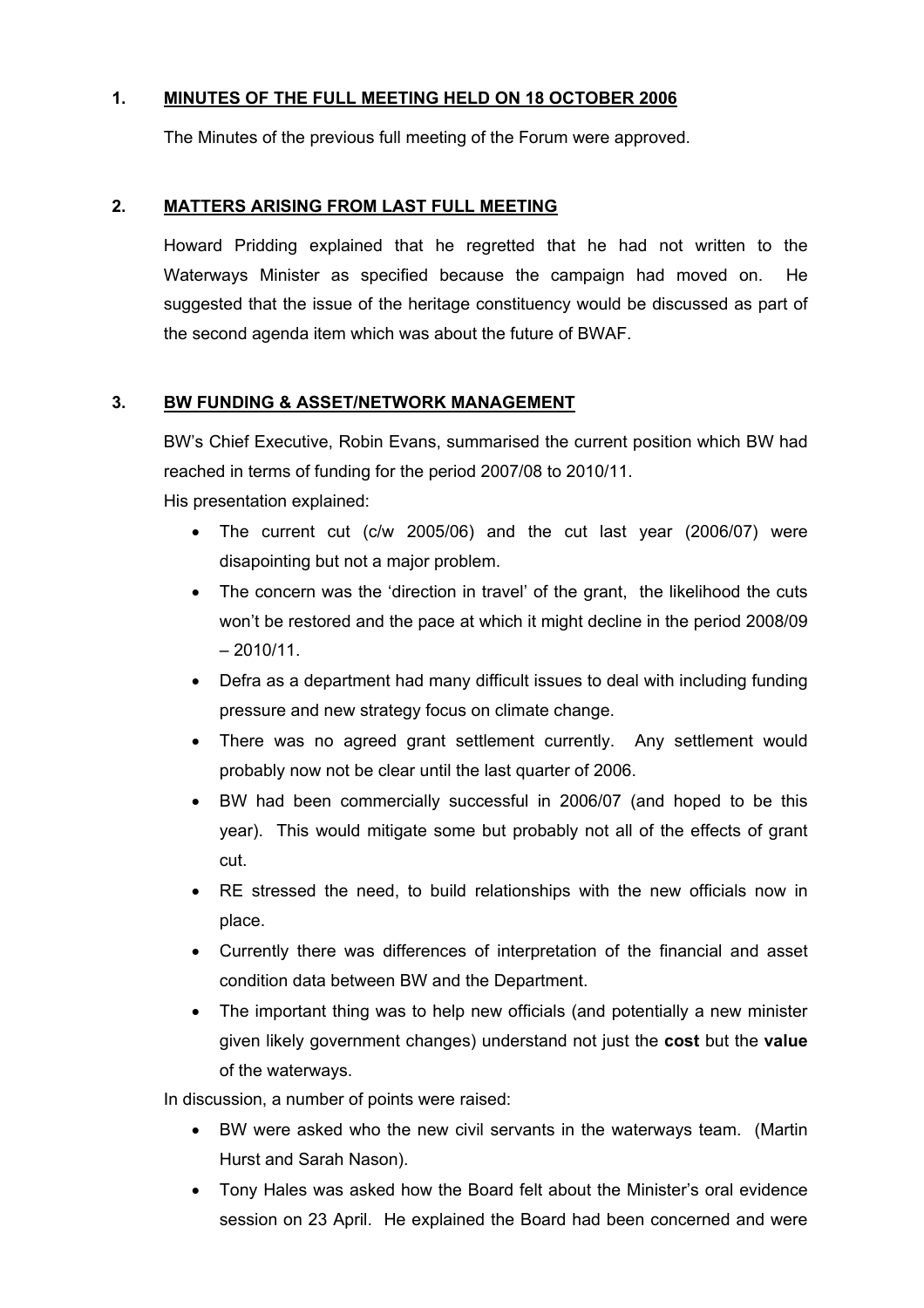pleased that BW had been able to explain the position clearly at its second oral evidence session on 8 May.

- BW were asked whether a Conservative government would be supportive. Tony Hales and Simon Salem explained how a good understanding had been developed with senior Conservatives since 2005. The sale of BW property was no longer on the Conservative agenda.
- BW were asked about how users could build a positive focus on the value of the waterways. Getting this positive message out was very useful and should be done by user groups to politicians and officials.
- Some user groups cautioned against 'backing off' from putting pressure on government.
- BW were asked if RPI 5% was the worst case scenario. It was confirmed that other scenarios were modelled including a worse one. BW confirmed that in the period to 2010/11 BW would be short of c£45 million in the period 2007/08 to 2010/11 c/w 2002 projections if RPI -5% was assurred.

BW's Technical Director, Jim Stirling, gave a presentation on Asset & Network Management. [Slides sent out with the minutes of the meeting].

The following points were raised:

- The importance of maintaining heritage as part of an asset management programme was stressed. Robin Evans said the inclusion of non-principal assets in our planning was partly driven by heritage issues. Robin Evans reminded the meeting that the Head of Heritage now formally scored and reported on the condition of heritage. It was agreed there was more joint working to be done.
- The question of whether the current asset plan was a good position to be in or an alarming one. Robin Evans explained it was a challenging situation which could be further improved by:
	- o More efficient use of resources.
	- o Improved commercial income (he gave increased income from surface water discharges as an example).
- In discussion user groups highlighted how close the network currently was to the 'tipping point' between improvement and degeneration. The model was very susceptible to fairly small changes in funding because of the speed of asset deterioration and the inflation plus growth in repair costs.
- The spend on dredging/piling was questioned. Jim Stirling confirmed that dredging spend had been and would be maintained a c£6m p.a. although this would gradually buy less as costs increased.
- The channel standards for dredging and the extent to which they are achieved was discussed. Jim Stirling said money was concentrated on the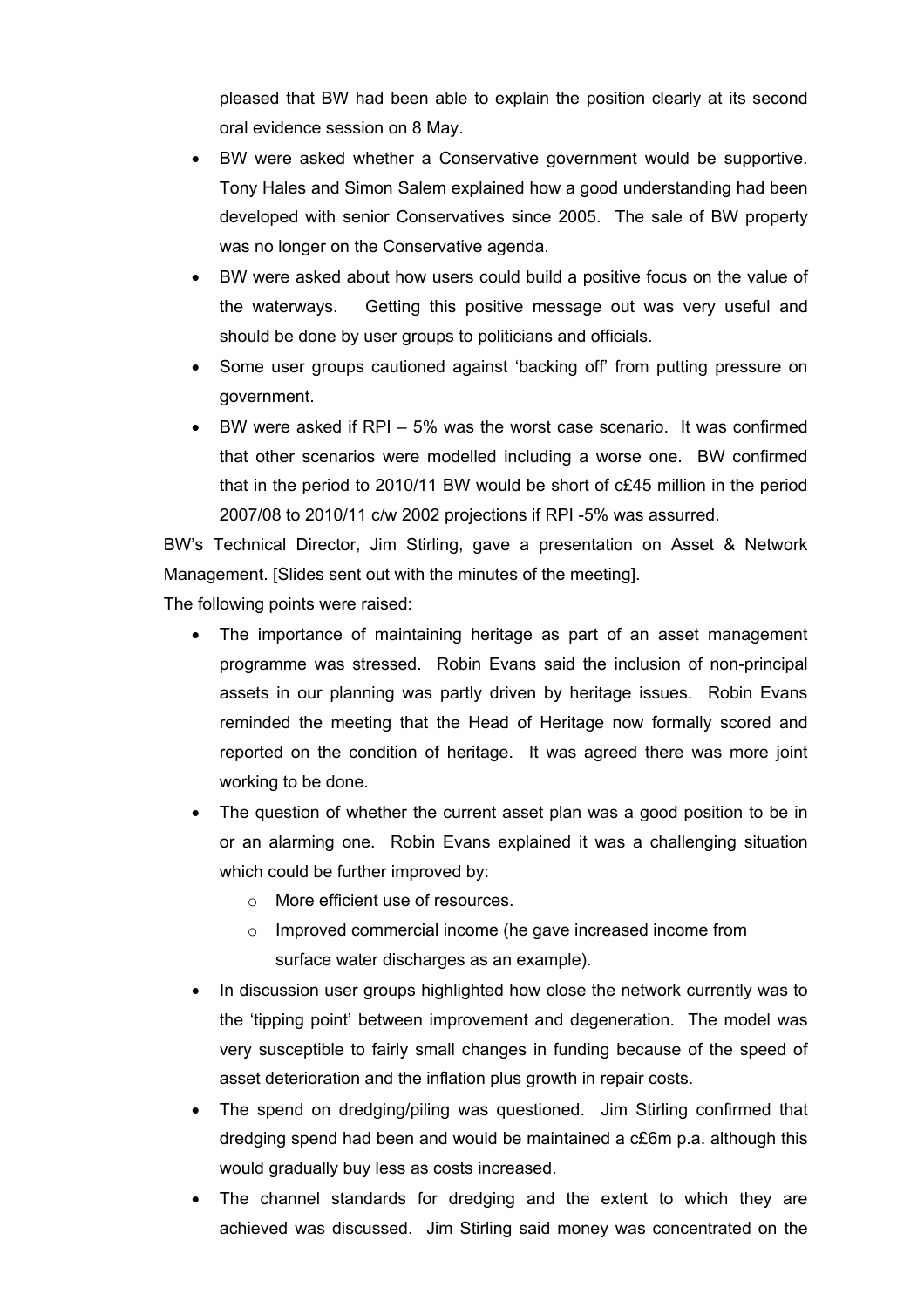areas in poorest condition.

- User groups asked if they should lobby Defra about the rising cost of disposing of inland waterway dredging. Robin Evans explained that generally government saw itself as mandated to achieve better environmental conditions and that sometimes meant rising costs.
- Robin Evans stressed that there was not an imminent threat to the viability of the network. There was still time to influence and change long term policy.

## **4. FUTURE ROLE OF BWAF**

Howard Pridding introduced this topic explaining that the Forum was now 2 years old and it was time to take stock.

Items discussed were:

- Addition of Sustrans, TAG and HNBOC to constituency data.
- Minutes should be circulated to Directors and non-executive Directors SS
- Strong desire to see more involvement of non-executive directors in BWAF. Some should be at every meeting.
- Local user groups meetings had changed more community wide less nitty gritty boating (this was bad for many).
- Comments on the amount of bureaucracy involved in BWAF. It could be useful, for instance to have less agenda meetings and a more flexible series of meetings to deal with strategy issues as they arise.
- For instance there could be an email group for members so that issues of concern could emerge and go onto meeting agendas.
- If agenda meetings were abandoned the 'constituencies' could be abandoned too.
- It would be good to have flexibility to hold meetings that were topical this might be more possible if there were no agenda meetings.
- It might also be possible if more use was made of communications technology to resolve some issues without meeting.
- Agenda meetings were no longer thought to be effective.
- Agreed that having the chair from the user side was a sufficient safeguard against BW dominating the agenda.
- It was felt that BWAF was and should remain strategic in focus.
- Chair would need to manage the email dialogue including agenda setting.

Agreed to put to BW:

- keep BWAF name and strategic focus
- fix two meetings per year but be prepared to have one or two more if